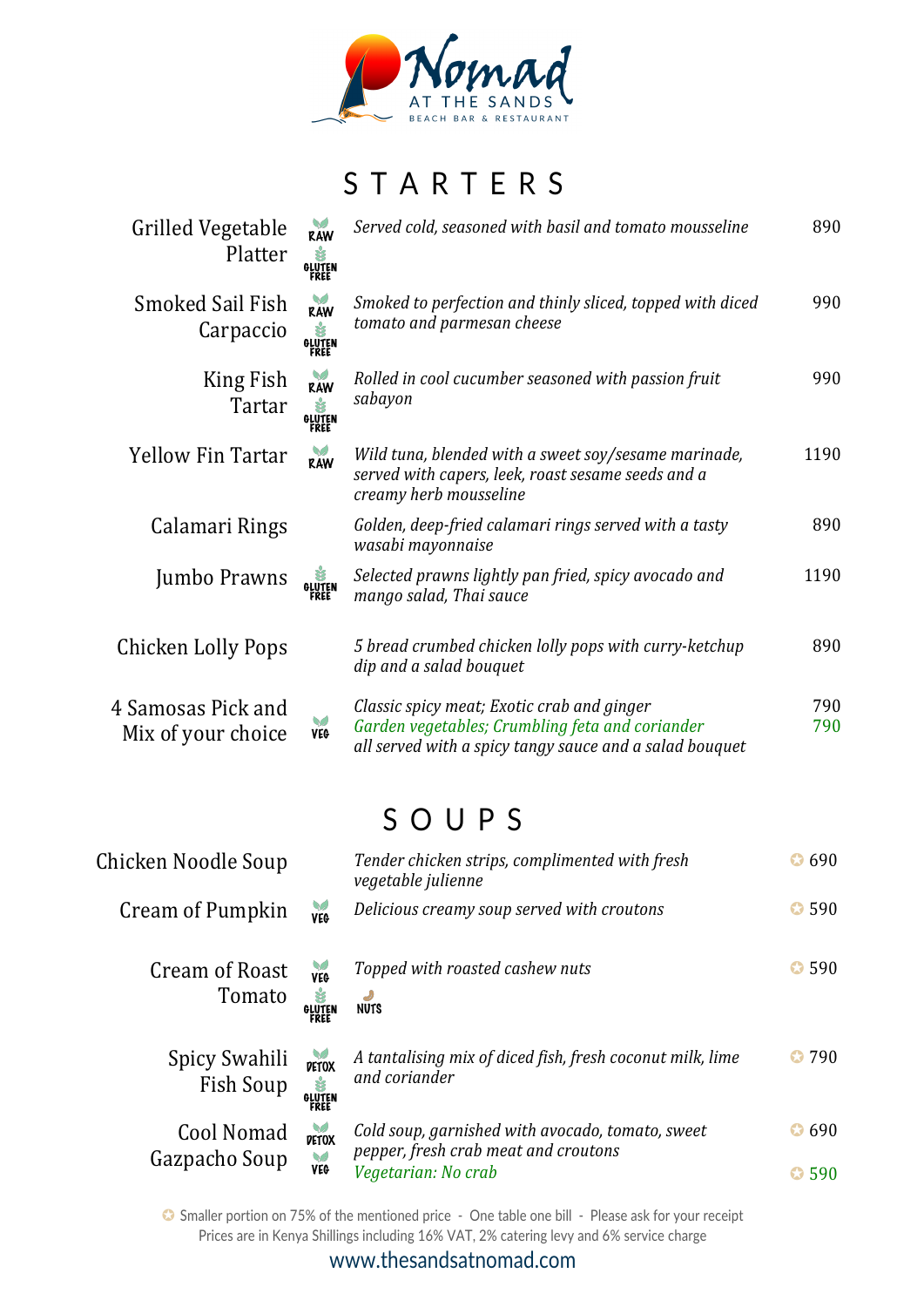

# SALADS

| Side Salad                | <b>VEG</b><br><b>GLUTEN</b><br>FREE    | Choice of: Fresh green; Mixed; Kachumbari;<br>Green papaya                                                                                                              | 390            |
|---------------------------|----------------------------------------|-------------------------------------------------------------------------------------------------------------------------------------------------------------------------|----------------|
| Fitness Salad             | VE <sub>0</sub><br><b>GLUTEN</b>       | A healthy, hearty selection of locally grown fresh fruits<br>and vegetables, prepared with a delicately diced<br>cucumber & spicy tomato vinaigrette                    | 3790           |
| Nomad Caesar Salad        | VE <sub>0</sub>                        | Free range chicken flakes, crispy bacon, anchovy fillet,<br>parmesan and croutons with a creamy Caesar dressing<br>on a bed of our freshest salad                       | $\bigodot$ 890 |
|                           |                                        | Vegetarian: No chicken/bacon/anchovy                                                                                                                                    | $Q$ 790        |
| Chicken Citrus Salad      | <b>NUTS</b>                            | Hand tossed salad made with spicy chicken breast, roast<br>cashew nuts, citrus segments and seasoned with a                                                             | $\bigodot$ 890 |
|                           | <b>GLUTEN</b><br>VEG                   | balsamic orange vinaigrette<br>Vegetarian version: No chicken                                                                                                           | $Q$ 790        |
| Marinated Tuna Salad      | <b>GLUTEN</b><br>FREE                  | Steamed yellow fin tuna chunks marinated with herbs<br>and garlic, mixed with Kenyan green beans, Kalamata<br>olives, hard-boiled egg and tomato                        | $\odot$ 1190   |
| Red Kidney Beans<br>Salad | <b>GLUTEN</b><br>FREE                  | With yellow sweet corn, avocado, red onion, lettuce and<br>parsley, topped with smoked goat cheese                                                                      | $\bigodot$ 890 |
| Greek Salad               | VE <sub>G</sub><br>Ý<br>GLUTEN<br>FREE | Sweet pepper, tomatoes, cucumber, red onions,<br>Kalamata olives and feta cheese, generously drizzled<br>with olive oil and red wine vinegar, sprinkled with<br>oregano | $\bigcirc$ 890 |
| Avocado Salad             | <b>VEG</b><br><b>GLUTEN</b><br>FREE    | With fresh tomato julienne, red onion, lime juice and<br>coriander                                                                                                      | $\bigcirc$ 890 |

✪ Smaller portion on 75% of the mentioned price - One table one bill - Please ask for your receipt Prices are in Kenya Shillings including 16% VAT, 2% catering levy and 6% service charge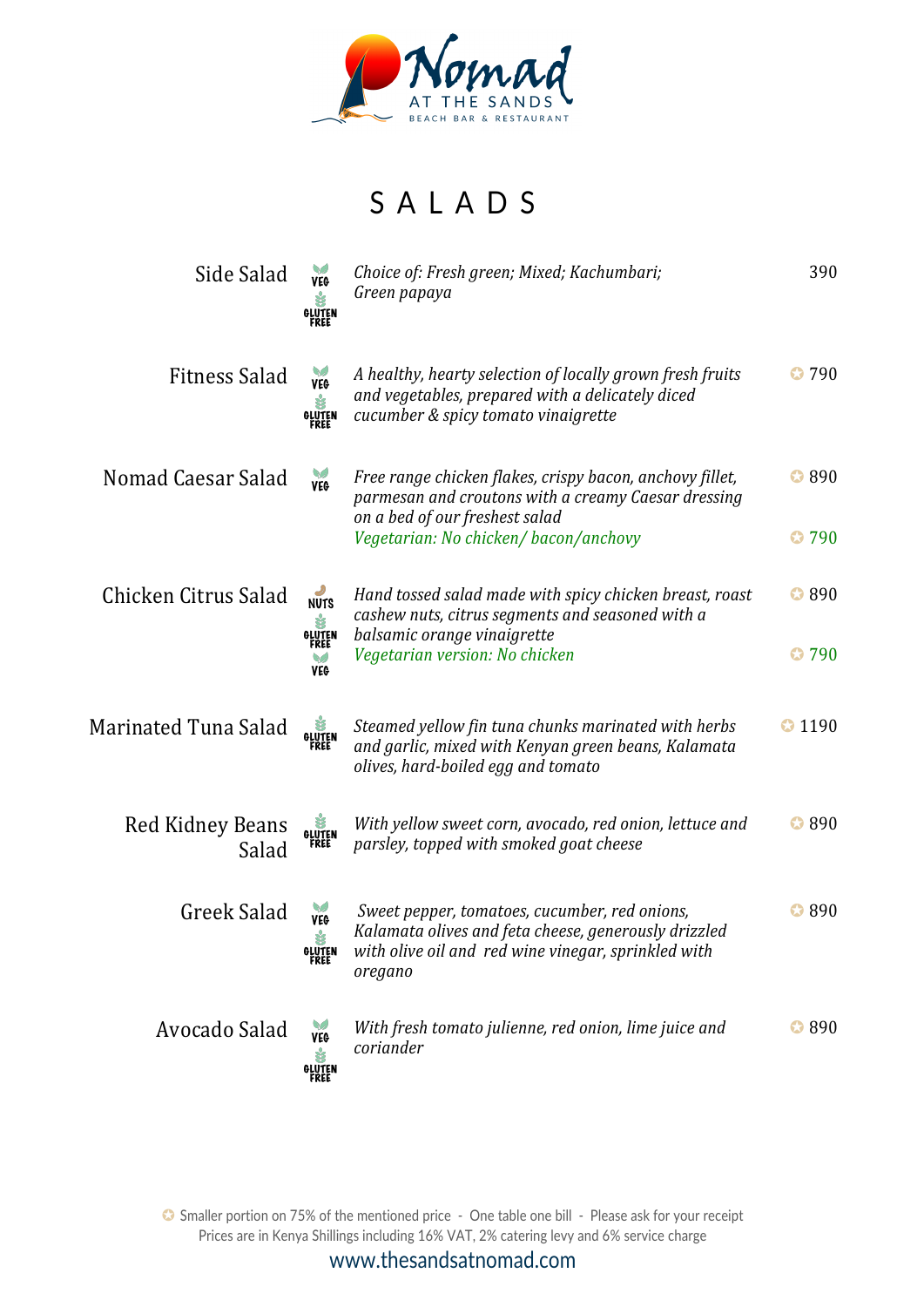

## SANDWICHES & PASTA

| <b>French Baguette</b>                                         | VEG                                 | Fresh baked French baguette with Parma ham, brie<br>cheese, rucola and tomato<br>Vegetarian: No Parma ham                                                                                                               |                |
|----------------------------------------------------------------|-------------------------------------|-------------------------------------------------------------------------------------------------------------------------------------------------------------------------------------------------------------------------|----------------|
| Beef or Cheese Burger                                          |                                     | Gourmet burger with juicy tomato, sautéed onions,<br>gherkins and lettuce, served with a cocktail sauce, hand<br>cut chips and coleslaw                                                                                 | 990            |
| Chicken Burger                                                 |                                     | Minced chicken breast hand breaded and served with<br>crispy lettuce, tomato, sautéed onions and complimented<br>by a cocktail sauce and hand cut chips                                                                 | 990            |
| Vegetable Masala<br><b>Burger</b>                              | <b>VEG</b><br><b>OLUTEN</b><br>FREE | Vegetable burger with roasted onion, sliced tomato,<br>lettuce, cocktail sauce and hand cut chips                                                                                                                       | 990            |
| Steak or Chicken<br>Fajita Wrap<br>w<br><b>VEG</b>             |                                     | Your choice of fine chunks of steak or chicken grilled to<br>perfection and nestled in a fresh mix of shredded lettuce,<br>tomato and guacamole, with sweet potato fries<br>Vegetarian: mix of Mediterranean vegetables | 990<br>890     |
| Oxtail Ravioli                                                 | <b>NUTS</b>                         | Sautéed with beef gravy and parmesan cheese                                                                                                                                                                             | 990            |
| Spaghetti Pomodoro,<br>Bolognese or Aglio Olio<br>Pepperoncino | <b>VEG</b>                          | Home-made spaghetti OR maltagliati ("rough cut" pasta)<br>served with a delicious sauce of your preference                                                                                                              | $\bullet$ 990  |
| Crab Spaghetti                                                 |                                     | Home-made, intertwined with an exotic mix of fresh<br>mangrove crab, garlic, chilli, parsley and diced tomato                                                                                                           | $\bullet$ 1190 |
| Seafood Tagliolini                                             |                                     | Succulent Queen prawns, fish, calamari and octopus<br>sautéed over tomato julienne, bisque sauce, and basil<br>served on fresh ribbon pasta                                                                             | $\bullet$ 1190 |

✪ Smaller portion on 75% of the mentioned price - One table one bill - Please ask for your receipt Prices are in Kenya Shillings including 16% VAT, 2% catering levy and 6% service charge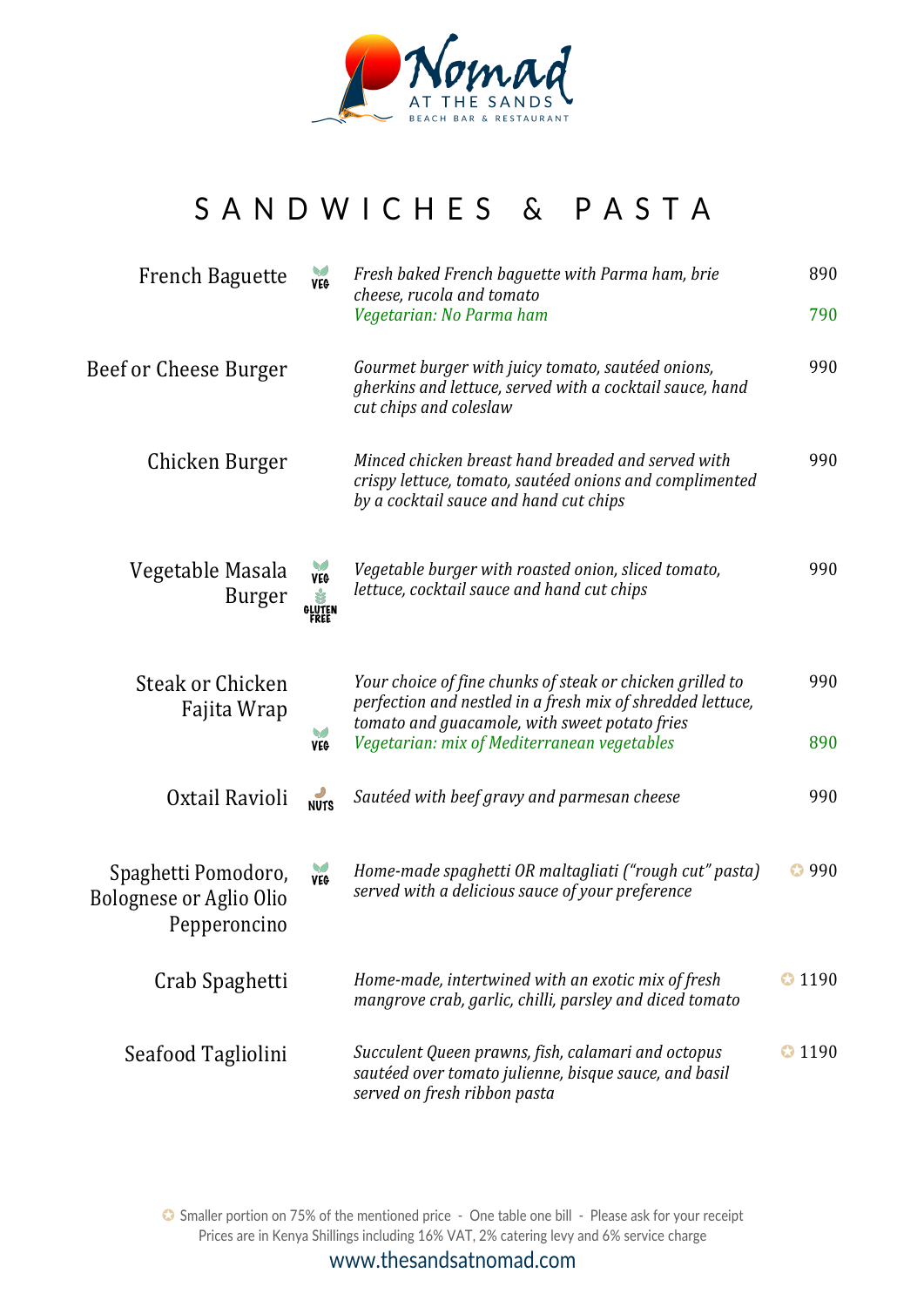

# COASTAL CLASSICS

| Vegetable Coconut<br>Curry | <b>VEG</b>                                | Pumpkin, sweet potato, Kenyan green beans and coconut<br>shavings, served with chapati                                                    |      |
|----------------------------|-------------------------------------------|-------------------------------------------------------------------------------------------------------------------------------------------|------|
| Whole Grilled Taffi        | <b>GLUTEN</b><br>FREE                     | Savour the exquisite taste of our whole taffi fish, flame-<br>grilled and served with a zesty lemon-garlic butter and<br>parsley potatoes | 1290 |
| Taffi wa Nazi              | <b>GLUTEN</b><br>FREE                     | Locally caught taffi fish coated in a Swahili-inspired<br>coconut sauce and paired with traditional coconut rice                          | 1190 |
| Spicy Prawn Curry          | <b>GLUTEN</b><br>FREE                     | Lightly roasted shelled queen prawns, served in a<br>traditional, creamy curry sauce with aromatic rice                                   | 1390 |
| <b>Mutton Platter</b>      |                                           | Traditional Swahili mutton, fried with vegetables,<br>potatoes and gravy                                                                  | 1390 |
| Chicken Korma              | <b>NUTS</b><br>ಳ<br><b>GLUTEN</b><br>FREE | Diced pieces of boneless chicken braised in an aromatic<br>turmeric sauce and served with spicy masala chips                              | 1390 |

### MAIN COURSES

| <b>T-Bone Steak</b>                             | <b>GLUTEN</b><br>FREE                 | 500 gram beef T-bone from Nanyuki off the charcoal grill<br>served on a hot stone with potato wedges and garlic-<br>herb butter                                                               |                   |
|-------------------------------------------------|---------------------------------------|-----------------------------------------------------------------------------------------------------------------------------------------------------------------------------------------------|-------------------|
| <b>Marinated Beer Beef</b><br>Fillet            |                                       | Beef fillet medallion from our charcoal grill, marinated<br>with beer and served with fried tomato, French beans<br>salad and a sauce of your choice (blue cheese, green<br>pepper and aioli) | 1890              |
| Chicken Pineapple<br>Skewers                    | <b>GLUTEN</b><br>FREE                 | Diced chicken breast grilled and served with yellow<br>spiced basmati rice and pineapple salsa                                                                                                | $\bigodot$ 1490   |
| Naivasha Duck Breast<br>Flakes Teppanyaki Style |                                       | Stir fried with egg noodles, vegetable julienne, ginger,<br>chili, sesame oil                                                                                                                 | $\bigodot$ 1990   |
| Sizzling<br><b>Garlic Prawns</b>                | <b>GLUTEN</b><br>FREE                 | Prawns sautéed with potato and baby marrow pearls,<br>cherry tomato, leek and spring onion on a hot sizzling<br>plate                                                                         | 2190<br>$\bullet$ |
| Indian Ocean Fish<br><b>Tasting</b>             | <b>DETOX</b><br><b>OLUTEN</b><br>FREE | Yellow fin tuna on smoked eggplant; seared king fish<br>topped with crunchy ginger; dorado chunk on avocado<br>cream drizzled with botarga                                                    | 1890              |

✪ Smaller portion on 75% of the mentioned price - One table one bill - Please ask for your receipt Prices are in Kenya Shillings including 16% VAT, 2% catering levy and 6% service charge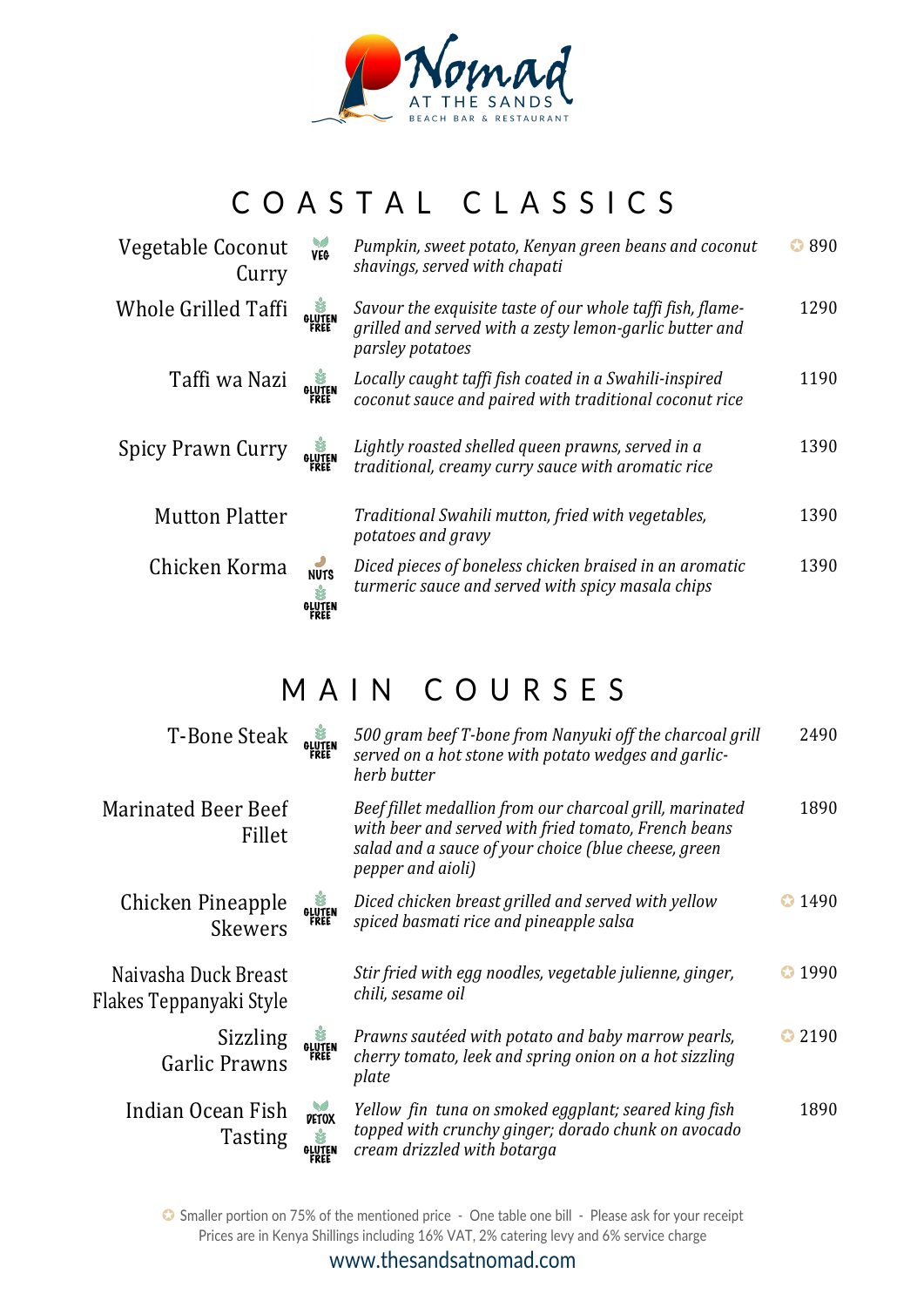

#### NOMAD CLASSICS

| Nanyuki Beef<br>Medallion 'Café de<br>Paris' | <b>NUTS</b><br>Ý<br><b>GLUTEN</b> | Tender beef fillet medallion from our grill with potatoes<br>'pont neuf', presented with fresh cold broccoli salad and<br>a melting herby butter                                      |                 |
|----------------------------------------------|-----------------------------------|---------------------------------------------------------------------------------------------------------------------------------------------------------------------------------------|-----------------|
| Nomad Surf and Turf                          | <b>GLUTEN</b><br>FREE             | A decadent combination of charcoal grilled beef fillet and<br>ocean-fresh prawns, served on a bed of sautéed<br>vegetables with golden garlic, a white wine sauce and<br>prawn bisque | 2290            |
| Mombasa<br>Sea Food Platter                  | GLUTEN<br><b>FREE</b>             | Indulge in a lavish feast of Kenya's finest: assortment of<br>fresh-caught seafood and succulent prawn skewers.<br>Presented with garlic butter and a refreshing mixed<br>salad.      | 2290            |
| Grilled Octopus                              | <b>GLUTEN</b><br>FREE             | Exotic, distinctly flavoured octopus from our charcoal<br>grill, served with a green papaya salad                                                                                     | $\bigodot$ 1490 |
| Detox Tuna Fillet                            | RAW<br><b>Sal</b><br><b>DETOX</b> | Locally caught rare seared yellow fin tuna fillet with<br>crunchy ginger, multi-coloured vegetables and a sweet<br>sesame dressing                                                    | $\bigodot$ 1690 |
| Herby Crumbed<br><b>Red Snapper Fillet</b>   |                                   | Delicately pan-fried red snapper coated with herby bread<br>crumbs, freshly harvested vegetables and a rich<br>Hollandaise sauce                                                      | 1690            |

✪ Smaller portion on 75% of the mentioned price - One table one bill - Please ask for your receipt Prices are in Kenya Shillings including 16% VAT, 2% catering levy and 6% service charge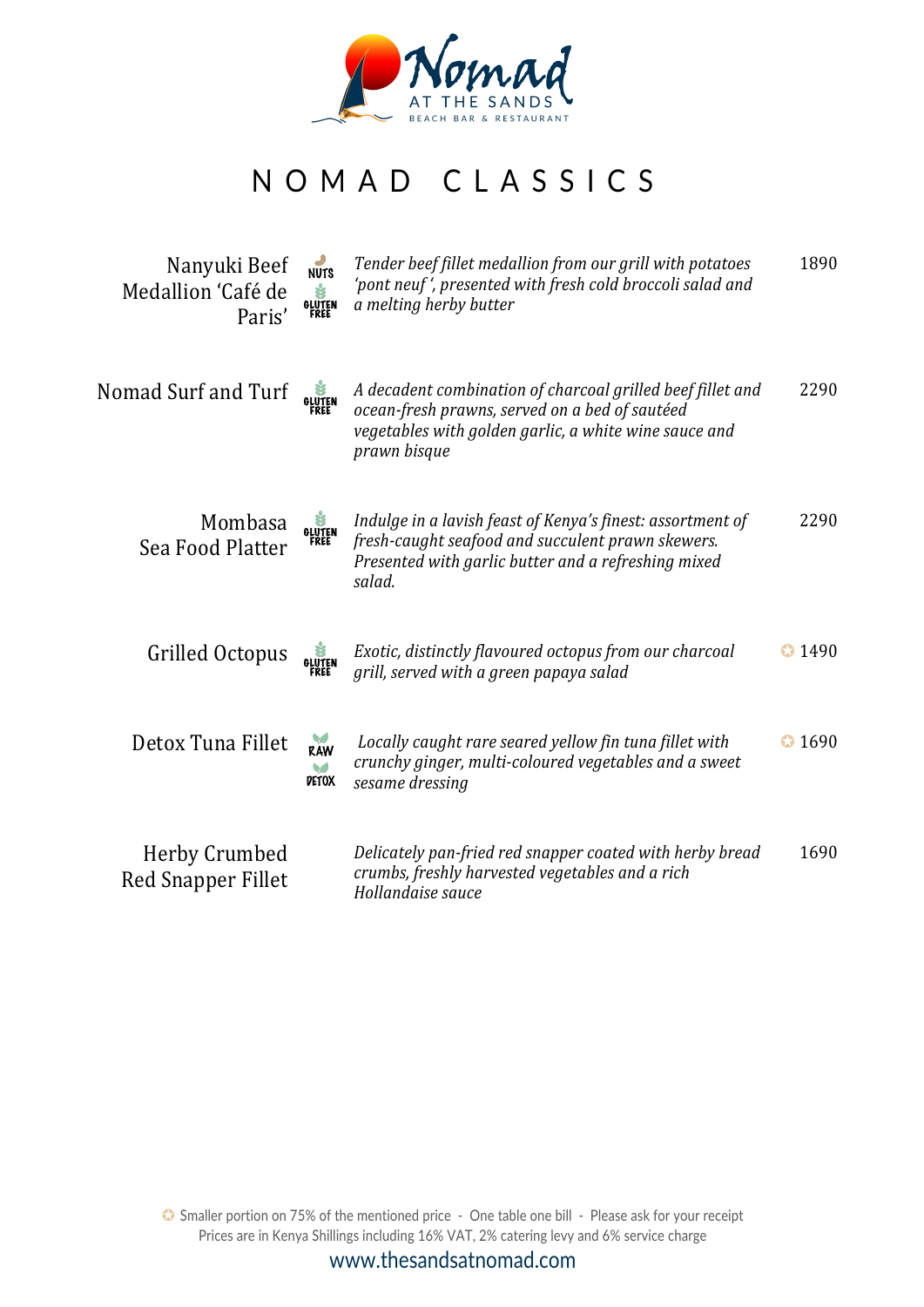

## JAPANESE

| Chicken Gyoza                 |                         | Pan fried Japanese dumplings with chicken, ginger and<br>spring onions, ponzu dipping sauce                                   |              |
|-------------------------------|-------------------------|-------------------------------------------------------------------------------------------------------------------------------|--------------|
| Ebi Tempura                   |                         | Deep fried prawns in tempura batter with special dip                                                                          | 1500         |
| Yakitori                      |                         | Four Japanese pan-fried chicken and leek skewers,<br>tossed in teriyaki sauce                                                 | 790          |
| Tuna "Tataki"                 | RAW                     | Thinly sliced rare seared fillet served with soy infuse, diced<br>tomato, chives and lemon zeste                              |              |
| Maki Rolls                    | VE <sub>0</sub>         | Six rice and seaweed rolls with your choice of tuna<br>Vegetarian: Avocado or Cucumber & Carrot                               |              |
| Dynamite Roll                 |                         | Spicy tuna, red snapper, cucumber, avocado and jalapeno<br>pepper rolled in rice and seaweed with garlic mayo sauce           | 890          |
| Rainbow Uramaki               | RAW                     | Avocado and mango rice roll, topped with freshly sliced<br>tuna, king fish, avocado, mango and beetroot with a spicy<br>sauce | 890          |
| Tempura Crab<br>or Prawn Roll |                         | Six crab or prawn rice rolls with tuna in a tempura crust<br>with sauce                                                       | 890          |
| California                    |                         | Six rice rolls with crab meat, avocado and cucumber                                                                           | 790          |
| Geisha                        | <b>NUTS</b><br>w<br>VEG | Six rice rolls filled with sesame spinach, mango, avocado,<br>cucumber, carrots and cashew nuts                               | 690          |
| <b>Spicy Prawn</b>            |                         | Tempura prawn & avocado rolled in rice with<br>spicy sauce, and served with a sweet soy glaze                                 | 1090         |
| Tuna Mix                      | RAW                     | 4 pcs seared tuna sashimi marinated in ponzu sauce,<br>8 pcs tuna maki, 4 pcs tuna nigiri                                     | 990          |
| Sashimi Mix                   | RAW                     | 6 slices raw tuna, 6 slices white fish, 3 pcs tamago<br>(Japanese omelette), 5 pcs cooked octopus, 3 pcs cooked<br>prawns     | 990          |
| Nomad Sushi Platter           | RAW                     | A decadent mix of our best sushi                                                                                              |              |
|                               | w<br><b>VEG</b>         | For two<br>Single                                                                                                             | 2790<br>1490 |
|                               |                         | Vegetarian for two                                                                                                            | 1890         |
|                               |                         | Vegetarian single                                                                                                             | 990          |